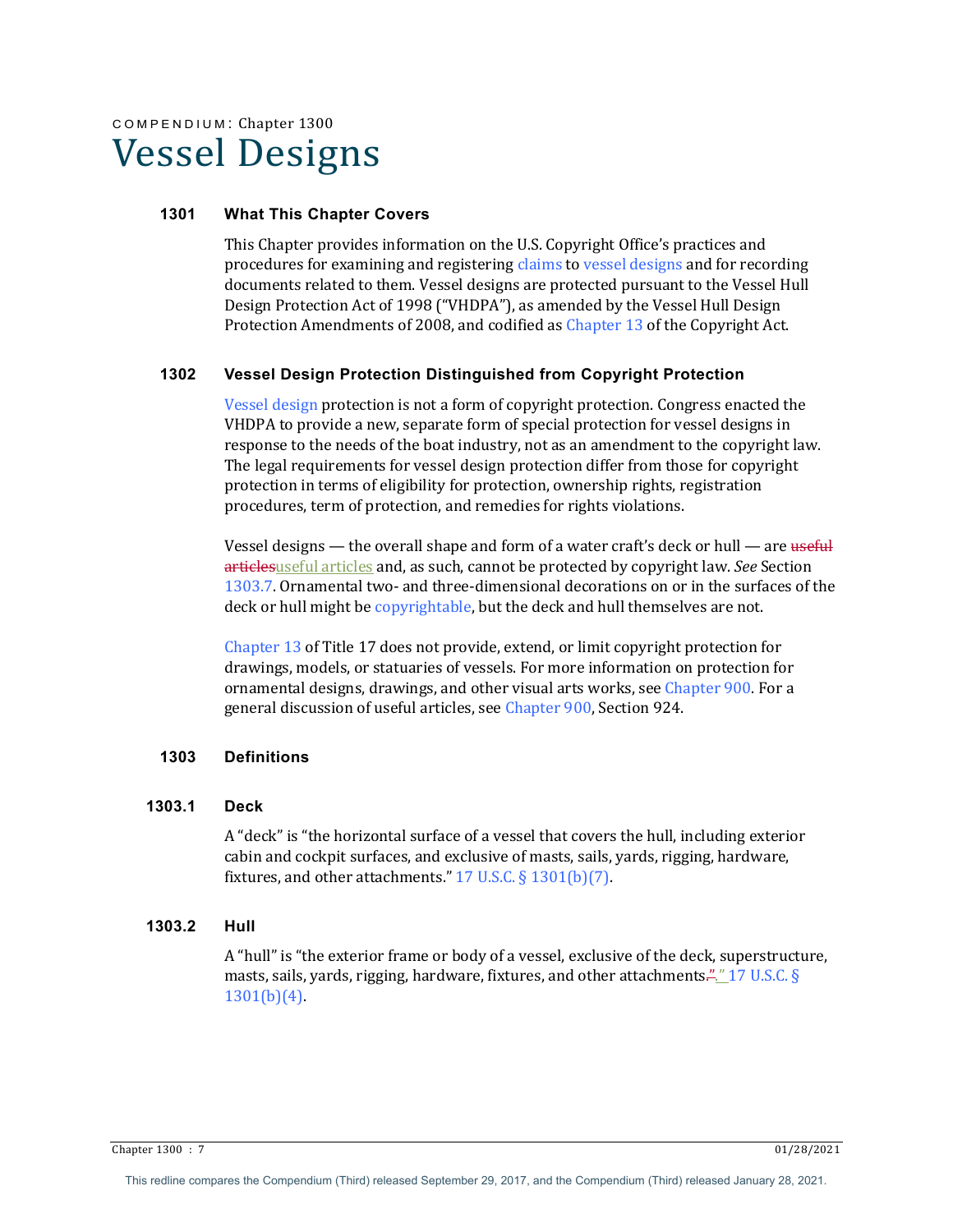## **1303.3 Make Public**

A vessel design is made public "when an existing useful article embodying the design is anywhere publicly exhibited, publicly distributed, or offered for sale or sold to the public by the owner of the design or with the owner's consent."  $17 \text{ U.S.C.} \S 1310(\text{b})$ .

#### **1303.4 Mold**

A "mold" is "a matrix or form in which a substance for material is used, regardless of whether the matrix or form has an intrinsic utilitarian function that is not only to portray the appearance of the product or to convey information."  $17 \text{ U.S.C.} \$ 1301(b)(6)$ .

#### **1303.5 Original**

A vessel design is "original" if "it is the result of the designer's creative endeavor that provides a distinguishable variation over prior work pertaining to similar articles which is more than trivial and has not been copied from another source."  $17 \text{ U.S.C.}$  §  $1301(b)(1)$ .

#### **1303.6 Plug**

A "plug" is "a device or model used to make a mold for the purpose of exact duplication, regardless of whether the device or model has an intrinsic utilitarian function that is not only to portray the appearance of the product or to convey information."  $17$  U.S.C. § 1301(b)(5).

#### **1303.7 Useful Article**

A "useful article" is "a vessel hull or deck, including a plug or mold, which in normal use has an intrinsic utilitarian function that is not merely to portray the appearance of the article or to convey information. An article which normally is part of a useful article shall be deemed to be a useful article."  $17$  U.S.C. §  $1301(b)(2)$ .

## **1303.8 Vessel**

A vessel is "a craft that is designed and capable of independently steering a course on or through water through its own means of propulsion; and that is designed and capable of carrying and transporting one or more passengers."  $17$  U.S.C. §  $1301(b)(3)$ .

#### **1304 Protectable Vessel Designs**

Chapter  $13$  of Title  $17$  protects original designs for vessels that are designed and capable of (i) independently steering a course on or through water through its own means of propulsion, and (ii) carrying and transporting one or more passengers.  $17 \text{ U.S.C.}$  §  $1301$ . Specifically, Chapter 13 protects the original design of the shape of a vessel hull, deck, or a combination of the two, which makes the article in which the design is incorporated attractive or distinctive in appearance to the purchasing or using public. 17 U.S.C.  $\S$  $1301(a)(1)$ . This protection includes a plug or mold. 17 U.S.C. § 1301(a)(2). Designers are allowed the option of protecting the hull alone, the deck alone, or the hull and the deck in combination.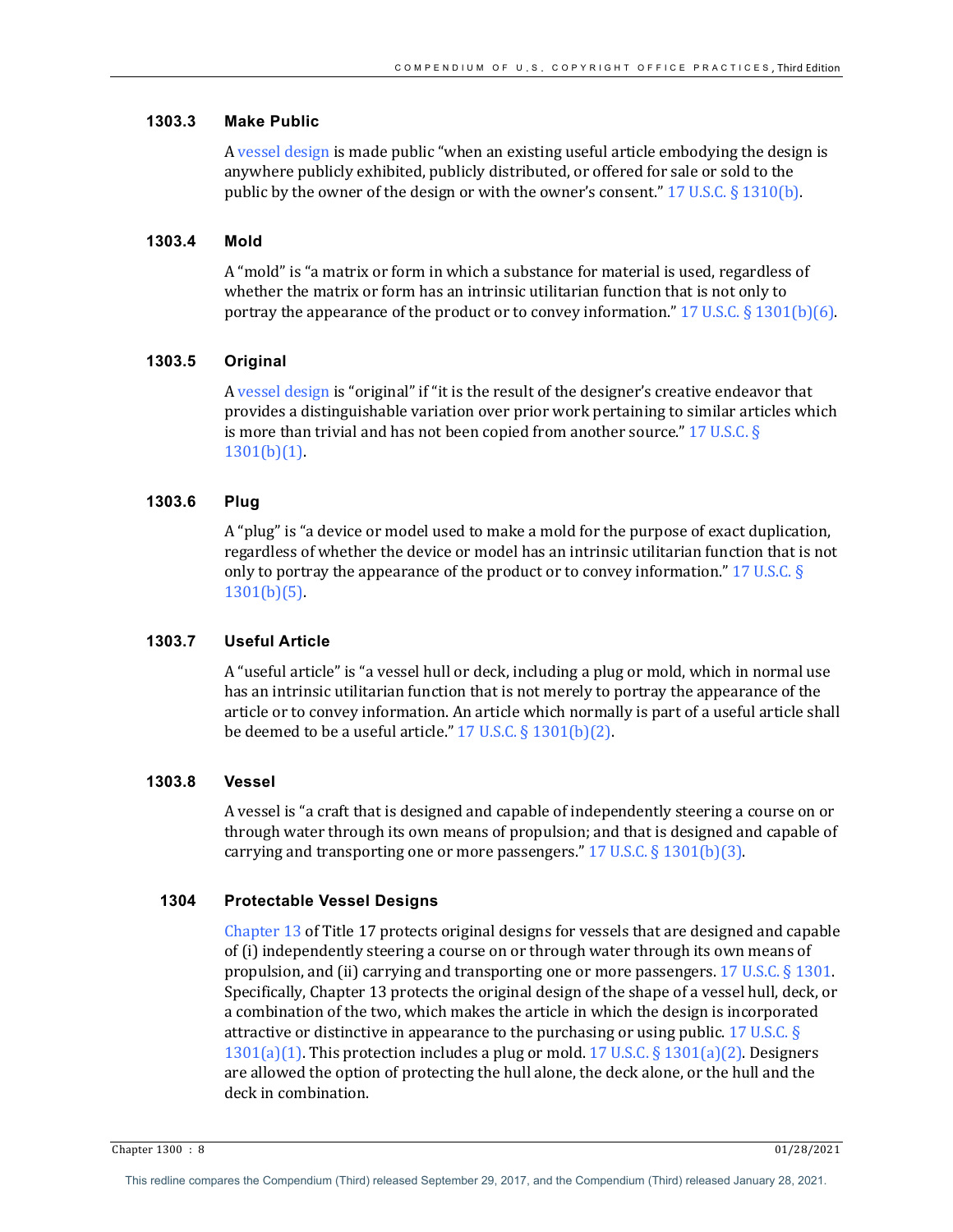## **1304.1 Originality Requirement**

To be original, a vessel design must be the result of the designer's creative endeavor providing a distinguishable variation over prior work, and that variation must be "more than merely trivial" and not "copied from another source."  $17 \text{ U.S.C.}$  §  $1301(b)(1)$ .

## **1304.2 Fixation Requirement**

An original vessel designvessel design must be embodied in an actual vessel. The law does not protect vessel designs that exist only in models, drawings, or representations. *See* 17 U.S.C. § 1302(5).

#### **1304.3 Revision, Adaptation, or Rearrangement**

Protection is available for a design that is a substantial revision, adaptation, or rearrangement of preexisting or ineligible design aspects or matter. Protection for a substantial revision, adaptation, or rearrangement does not extend to any subsisting protection in subject matter employed in the design.  $17$  U.S.C. § 1303.

#### **1304.4 Registration Requirement and Making Public Requirement**

An original vessel design is not protected until it is made public or until the U.S. Copyright Office publishes a registration for the design, whichever date is earlier.

If a design is made public, an application for registration must be filed no later than two years from the date on which the design was made public for the design to retain protection. 17 U.S.C. § 1302(5).

Making a design public includes publicly exhibiting it, distributing it, offering it for sale, or selling it to the public, whether inside or outside of the United States, with the design owner's consent.  $17$  U.S.C. §  $1310(b)$ .

Vessel designs that have not been made public may be protected under Chapter 13 of Title 17, provided that the Office has registered the design.

## **1305 Ineligible Designs**

# **1305.1 No Retroactive Protection**

Protection extends only to vessel designs made public on or after October 28, 1998, the effective date of the VHDPA. *See* 17 U.S.C. § 1332. The VHDPA does not protect designs made public before that date.

# **1305.2 Unoriginal Designs**

Protection does not extend to any vessel design that is:

Chapter 1300 : 9 01/28/2021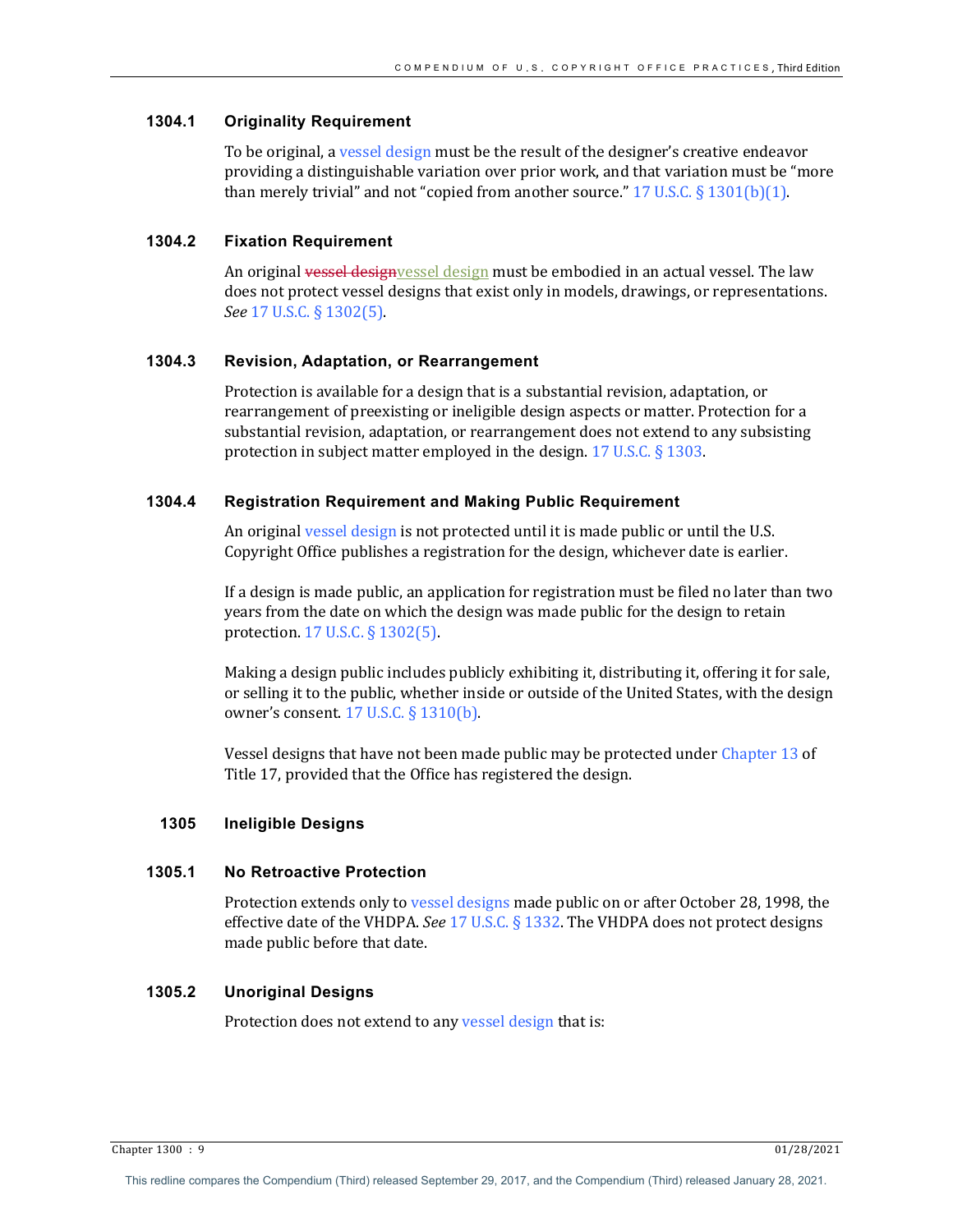- Not original.
- Staple or commonplace, such as a standard geometric figure, a familiar symbol, an emblem, or a motif, or another shape, pattern, or configuration which has become standard, common, prevalent, or ordinary.
- Different from a staple or commonplace design, such as a standard geometric figure, a familiar symbol, an emblem, or a motif, or another shape, pattern, or configuration which has become standard, common, prevalent, or ordinary only in insignificant details or in elements which are variants commonly used in the relevant trades.
- Dictated solely by a utilitarian function of the article that embodies it.

# 17 U.S.C.  $\S$  1302(1)-(4).

## **1305.3 Ineligible Vehicles and Other Useful Articles**

Protection does not extend to any vessel design that is not embodied in a "vessel," such as:

- Sea planes
- Paddle boards
- Surf boards
- Barges
- Floatable military shooting targets

# **1305.4 Designs Made Public More Than Two Years Prior to Application for Registration**

A vessel design must be registered within two years of being made public or it will lose protection because a design that is embodied in a vessel "that was made public by the designer or owner in the United States or a foreign country more than two years before the date of application for registration" of the design is ineligible for protection.  $17 \text{ U.S.C.}$  $§ 1302(5)$ .

# **1305.5 Designs Protected by Design Patents**

Vessel designs may not be protected under Chapter 13 of Title 17 if they have design patent protection under Title 35 of the United States Code. 17 U.S.C. § 1329. Vessel design protection under Chapter 13 ceases if and when a U.S. design patent is issued for the design.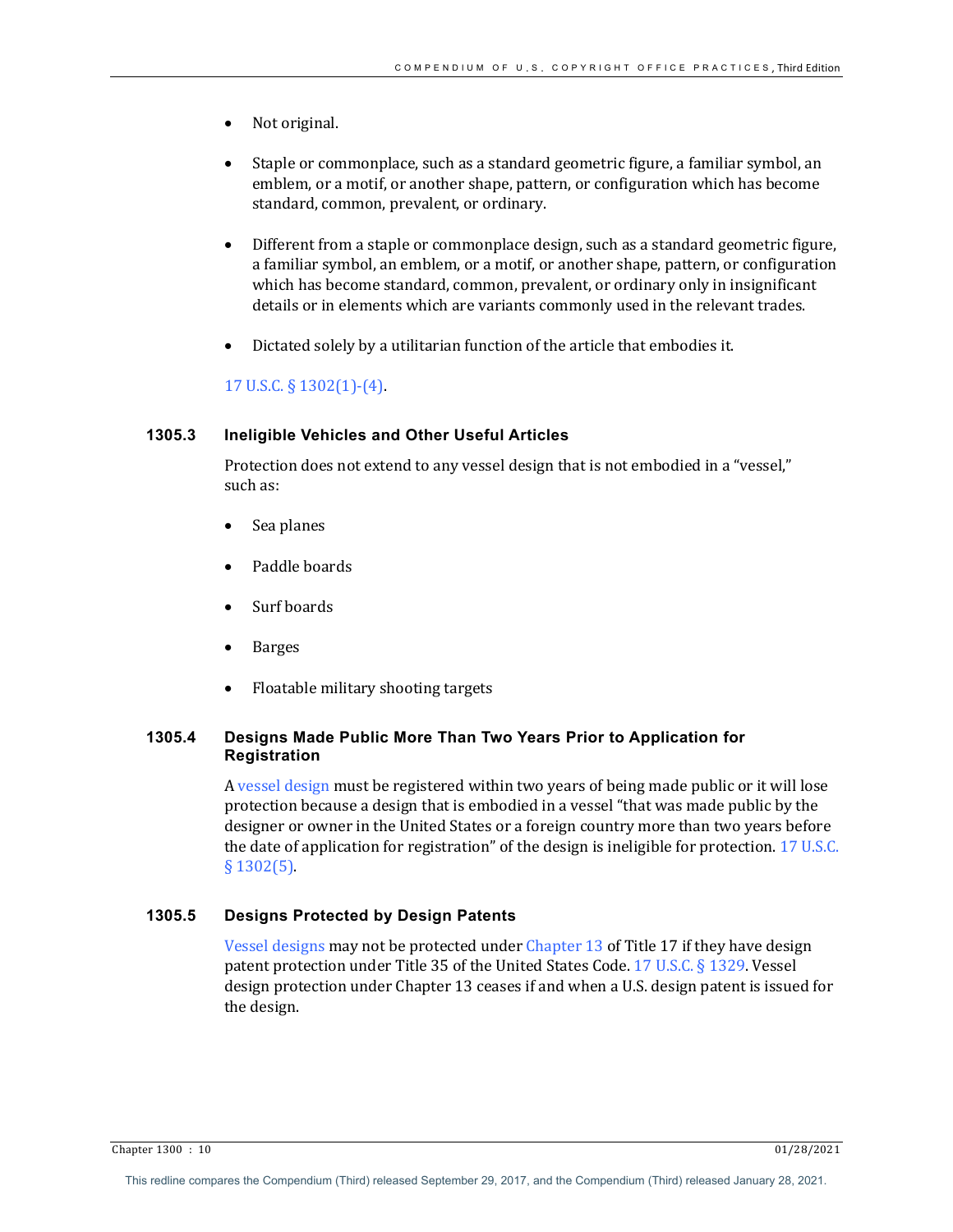## **1306 Term of Protection**

## **1306.1 Term of Protection for Designs Registered with the U.S. Copyright Office**

Protection for a registered vessel design lasts ten years from the earlier of  $(i)$  the date a registration is published by the U.S. Copyright Office, or (ii) the date the design was first "made public," whichever is earliest.  $17 \text{ U.S.C.}$  §§  $1304$ ,  $1305(a)$ . The term of protection lasts until the end of the calendar year in which it expires. 17 U.S.C. § 1305(b). As noted in Section  $1305.5$ , protection may terminate earlier if a design patent is issued before the ten-year term expires.

# **1306.2 Term of Protection for Designs Registered in a Foreign Territory: Priority Claims**

If an application is made to register the same design by or on behalf of the same owner in a foreign jurisdiction that provides similar protection to U.S. citizens, that filing has the same effect as if the application is filed in the United States on the date of the foreign filing, provided that the U.S. application is filed within six months of the earliest date of any such foreign filing.  $17 \text{ U.S.C.}$  §  $1311$ .

# **1307 Exclusive Rights of Owner**

During the term of protection, the vessel design owner has the exclusive rights to:

- Make, have made, or import, for sale or for use in trade, any useful articleuseful article embodying that design; and
- Sell or distribute for sale or for use in trade any useful article embodying that design.

# 17 U.S.C. § 1308.

A vessel design owner may initiate an action for infringement of these rights provided that the U.S. Copyright Office has issued a certificate of registration for the design. 17 U.S.C. §§ 1309, 1321(a).

## **1308 Ownership in Vessel Designs**

The intellectual property right in a vessel design vests in one of the following:

- The designer;
- The designer's legal representative(s), if the designer is deceased or legally incapacitated;
- If the design was made within the regular scope of the designer's employment, the employer for whom the designer created the design; or
- A person to whom the rights of the designer or of such employer have been transferred.

Chapter 1300 : 11 01/28/2021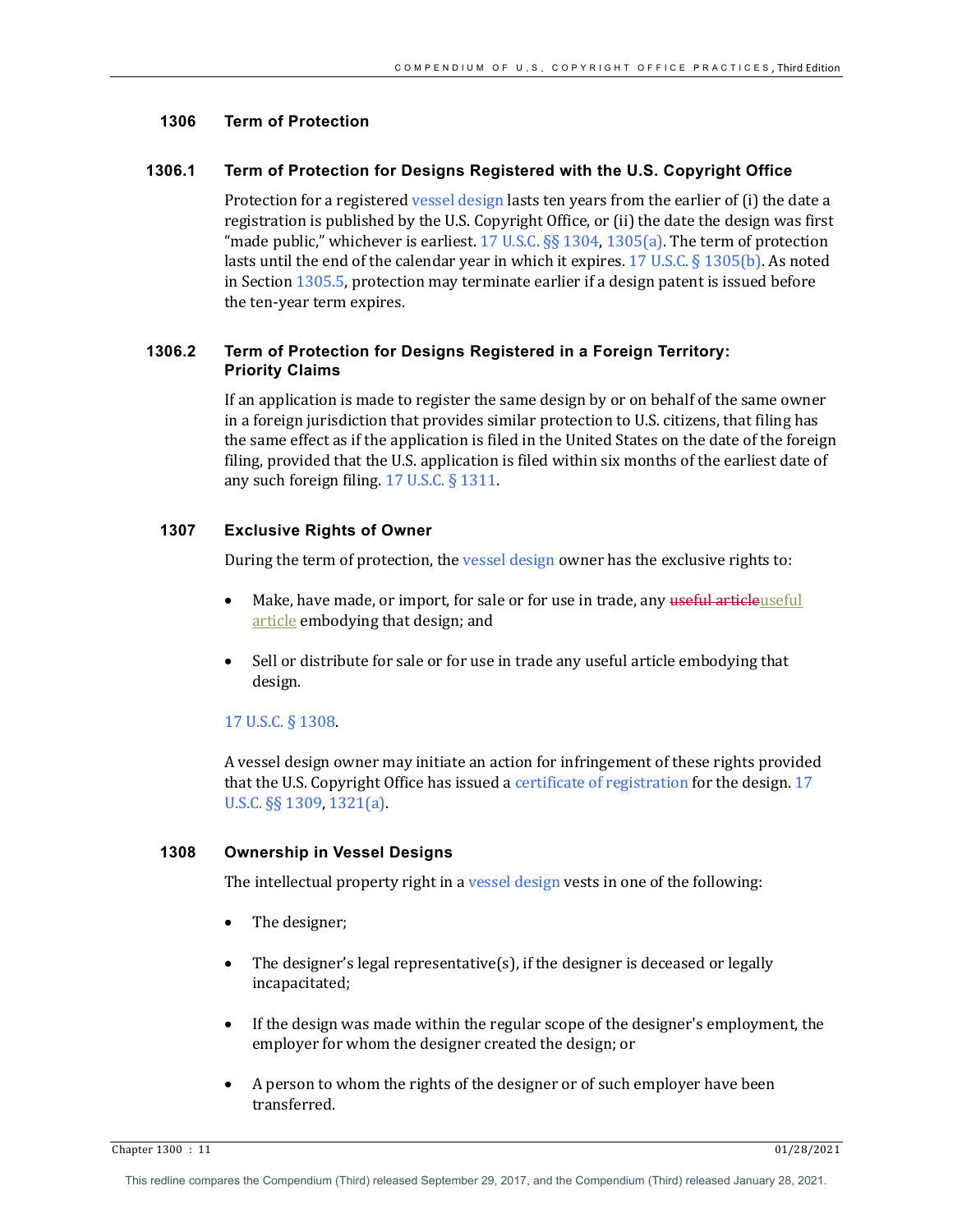The person in whom the property right vests is considered the owner of the design.

17 U.S.C.  $\S$  1320(a).

#### **1308.1 Allowable Transfers, Grants, Conveyances, and Mortgages**

The rights in a protectable design may be assigned, granted, conveyed, or mortgaged by the owner to another person or entity. Such an assignment, grant, conveyance or mortgage must be in a writing that is signed by the owner, or it may be bequeathed by will.  $17 \text{ U.S.C.}$  §  $1320(b)$ .

## **1308.2 Discretionary Recordation of Transfers**

Although recordation of transfers is not a condition for protection, the first transfer of ownership shall be void against a subsequent purchaser or mortgagee who obtained the transfer for valuable consideration, unless the first transfer is recorded with the U.S. Copyright Office within three months after it is executed or before the date of a subsequent purchase or mortgage.  $17$  U.S.C. §  $1320(d)$ .

The same conditions and procedures for recording transfers of copyright ownership and other documents pertaining to copyright apply to the recordation of documents pertaining to vessel design protection under Chapter 13. For more information on how to record such documents, see Chapter 2300, Section 2309.

#### **1309 Vessel Design Notice**

#### **1309.1 Notice Is Mandatory**

Notice on a vessel designyessel design is mandatory. Once a design has been made public, a "notice" of design protection must be placed on all vessels that embody the design.  $17 \text{ U.S.C.}$  §  $1306(a)$ . The design notice must be affixed to a location on the vessel in a manner that provides "reasonable notice," as described below in Section  $1309.4$ , that the vessel contains a protected design.  $17$  U.S.C. §  $1306(b)$ .

#### **1309.2 Required Notice Elements**

The elements of a design notice must consist of the following:

- The words "Protected Design", the abbreviation "Prot'd Des.", the symbol  $\mathbf{D}(\mathbf{D})$  (*i.e.*, the letter "D" in a circle), or the symbol "\*D\*";
- The year in which protection for the design commenced; and
- The name of the owner, an abbreviation by which the owner can be recognized, or a generally accepted alternative designation of the owner.

For registered designs, the registration number may be used in place of both (i) the year in which protection for the design commenced, and (ii) the name of the owner or a

Chapter 1300 : 12 01/28/2021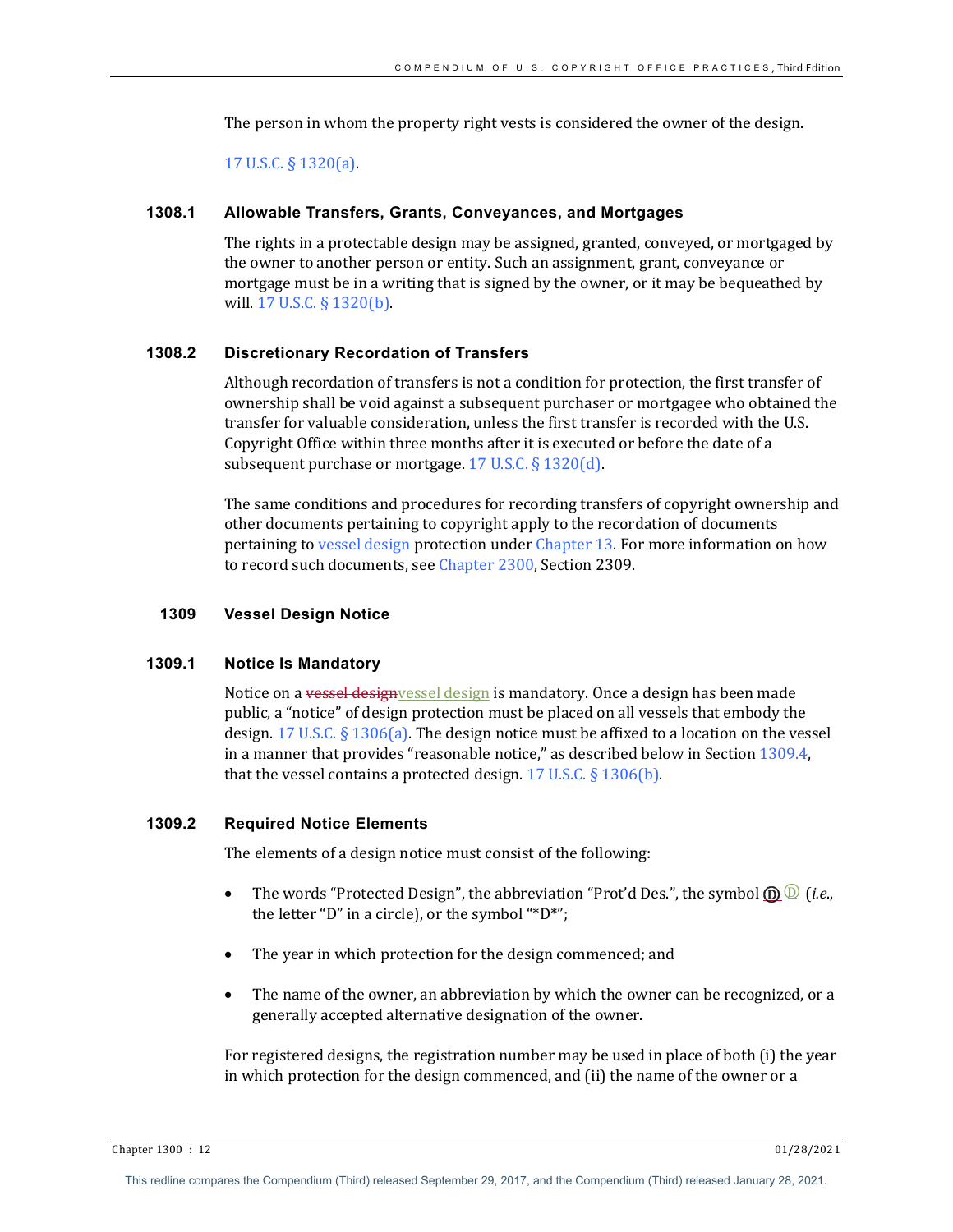generally accepted alternative designation of the owner. 17 U.S.C. § 1306(a); 37 C.F.R. § 212.4(b).

## **1309.3 Name or Distinctive Identification of Owner**

A distinctive identification of the owner may be substituted for the actual name of the owner, provided that the distinctive identification is recorded with the U.S. Copyright Office prior to registration of the design marked with the distinctive identification.  $37$  $C.F.R. § 212.4(c).$ 

To record a distinctive identification of an owner of a vessel design with the Office, the applicantapplicant must submit a document that contains the following information:

- The name and address of the owner;
- A statement of the owner that she or he is entitled to use the distinctive identification;
- A statement or description of the identification; and
- The recordation filing fee.

 $37$  C.F.R.  $\S$  212.5. The current fee is set forth in the Office's fee schedule under the heading "Recordation of Documents." For information concerning the methods for paying this fee, see Chapter 1400, Sections  $\frac{14031412}{14031412.5}$ .

The document and fee should be mailed to the following address:

Library of Congress U.S. Copyright Office - DOC 101 Independence Avenue SE Washington, DC 20559

## **1309.4 Placement of Notice**

A vessel design notice must be "located and applied as to give reasonable notice of design protection" while the vessel "is passing through its normal channels of commerce."  $17 \text{ U.S.C.} \S$   $1306 \text{ (b)}$ ;  $37 \text{ C.F.R.} \S$   $212.4 \text{ (a)}(1)$ . Further, the notice must be "legible under normal conditions of use, and affixed in such a manner and position that, when affixed, it may be viewed upon reasonable examination." The notice does not need to be permanently embossed or engraved into the vessel hull or deck, provided it is affixed in a manner that it is not likely to become unattached or illegible under normal conditions of use.  $37$  C.F.R. §  $212.4(a)(2)$ .

Chapter 1300 : 13 01/28/2021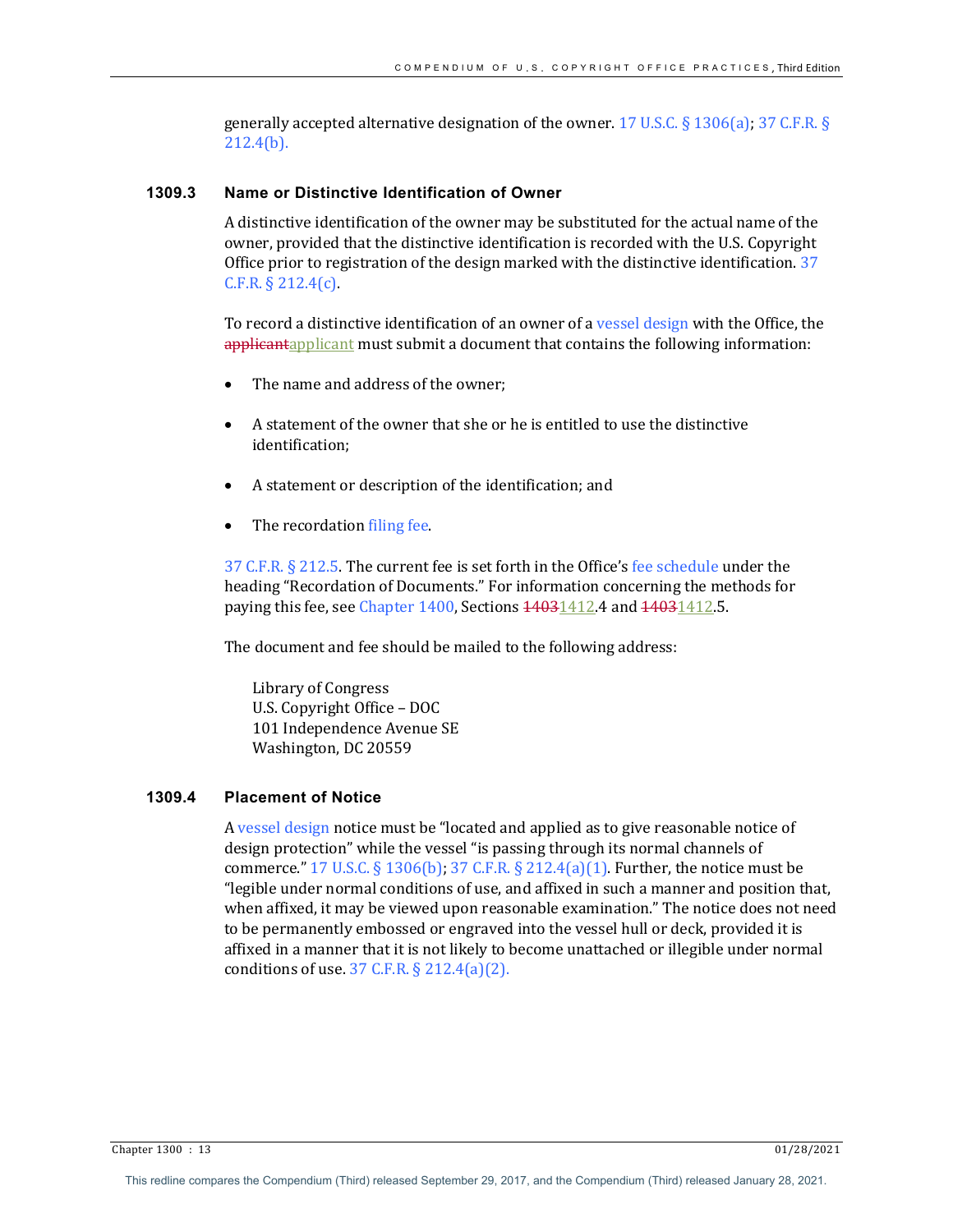Examples of acceptable notice *locations* include:

- In close proximity to the hull identification number;
- In close proximity to the driver's helm console such that it is in plain view from the console;
- If the vessel is twenty feet in length overall or less, in close proximity to the capacity marking plate or notice; or
- In close proximity to the make and/or model designation of the vessel.

## 37 C.F.R. § 212.4(d).

## **1310 Importance of Registration**

## **1310.1 Registration Required for Ten-Year Protection**

To secure protection of a vessel design for the entire ten-year term, owners must file an application to register the design with the U.S. Copyright Office within two years of the date on which the design was first "made public." Otherwise, protection under Chapter 13 will be lost. 17 U.S.C.  $\S$  1310(a)-(b). For example, a claim in a vessel design that was first made public on October 31, 2013 must be received in the Office prior to or on October 31, 2015 to be protected.

#### **1310.2 Benefits of Registration**

After the U.S. Copyright Office issues a certificate of registration, the owner of the vessel design or the exclusive licensee of all rights in the vessel design may institute a civil action for infringement, provided the infringement occurred after the commencement of the term of protection.  $17$  U.S.C. §  $1321(a)$ .

Further, a certificate of registration for a vessel design issued by the Office constitutes *prima facie* evidence of the facts stated in the certificate. 17 U.S.C. § 1314.

#### **1311 Registration Procedures**

The required elements for registration of vessel designs are set forth in Section  $1311.1$ below. *See* 17 U.S.C. § 1310; 37 C.F.R. § 212.3(b).

## **1311.1 Required Elements for Registration**

An application to register a vessel design must contain the following elements:

- A completed paper application using Form D-VH;
- A nonrefundable filing fee; and
- Deposit material.

Chapter 1300 : 14 01/28/2021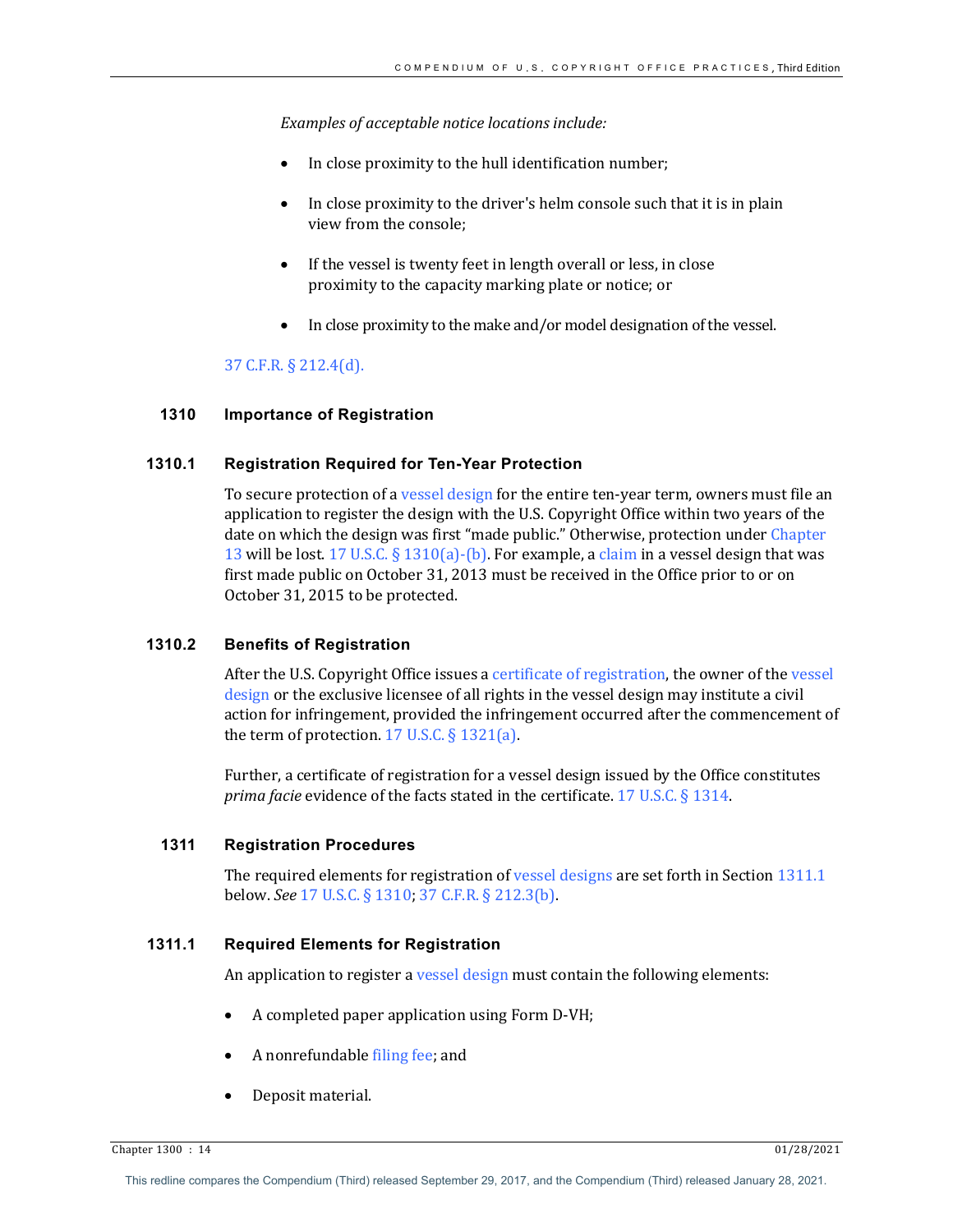## **1311.2 Who May File the Application?**

An application to register a claim in a vessel design may be filed by  $(i)$  the owner or owners of the design, or (ii) the duly authorized agent or representative of the owner or owners of the design. 17 U.S.C.  $\S$  1310(c), (e); 37 C.F.R.  $\S$  212.3(c).

## **1311.3 Form D-VH**

Applicants must use Form D-VH to register a claim in a vessel design and must use Form D-VH/CON to provide additional information, if necessary. A single Form D-VH may cover one or more designs on a single make or model of a vessel, but the applicant must use a separate continuation Form D-VH/CON for each of the related designs. An applicant must submit separate applications to register multiple designs that are contained on different makes and models of a vessel.

Form D-VH may only be used to register a claim in a vessel design. It cannot be used to register a claim in any other type of work.

#### *Examples:*

- The U.S. Copyright Office will refuse a claim in "technical drawings" of a vessel filed on Form D-VH. A separate copyright claim in drawings may be recommended. For more information on the copyrightability and registrability of claims in drawings, see Chapter 900, Section 922.
- The Office will refuse a claim in "boat design" filed on Form VA and will inquire whether a claim based on "vessel design" may be filed on Form D-VH.
- The Office will refuse a claim for a nautical or maritime "furniture" design" filed on Form D-VH. A separate registration for a copyright claim in furniture design may be recommended. For more information on the registration of copyright claims in the design of a useful article, see Chapter 900, Section 924.
- The Office will refuse a Form D-VH that claims in "vessel design, technical drawings, and advertising photos." The Office will limit the Form D-VH to any eligible vessel design shown in the drawings and photographs. A separate registration for a copyright claim in the drawings and photographs may be recommended. For more information on the registration of copyright claims in drawings and photographs, see Chapter 900, Section 909 and 922.

Forms D-VH and D-VH/CON are both available on the U.S. Copyright Office's website.

Applicants also may request a hard copy of these forms from the U.S. Copyright Office's Public Information Office as follows:

Chapter 1300 : 15 01/28/2021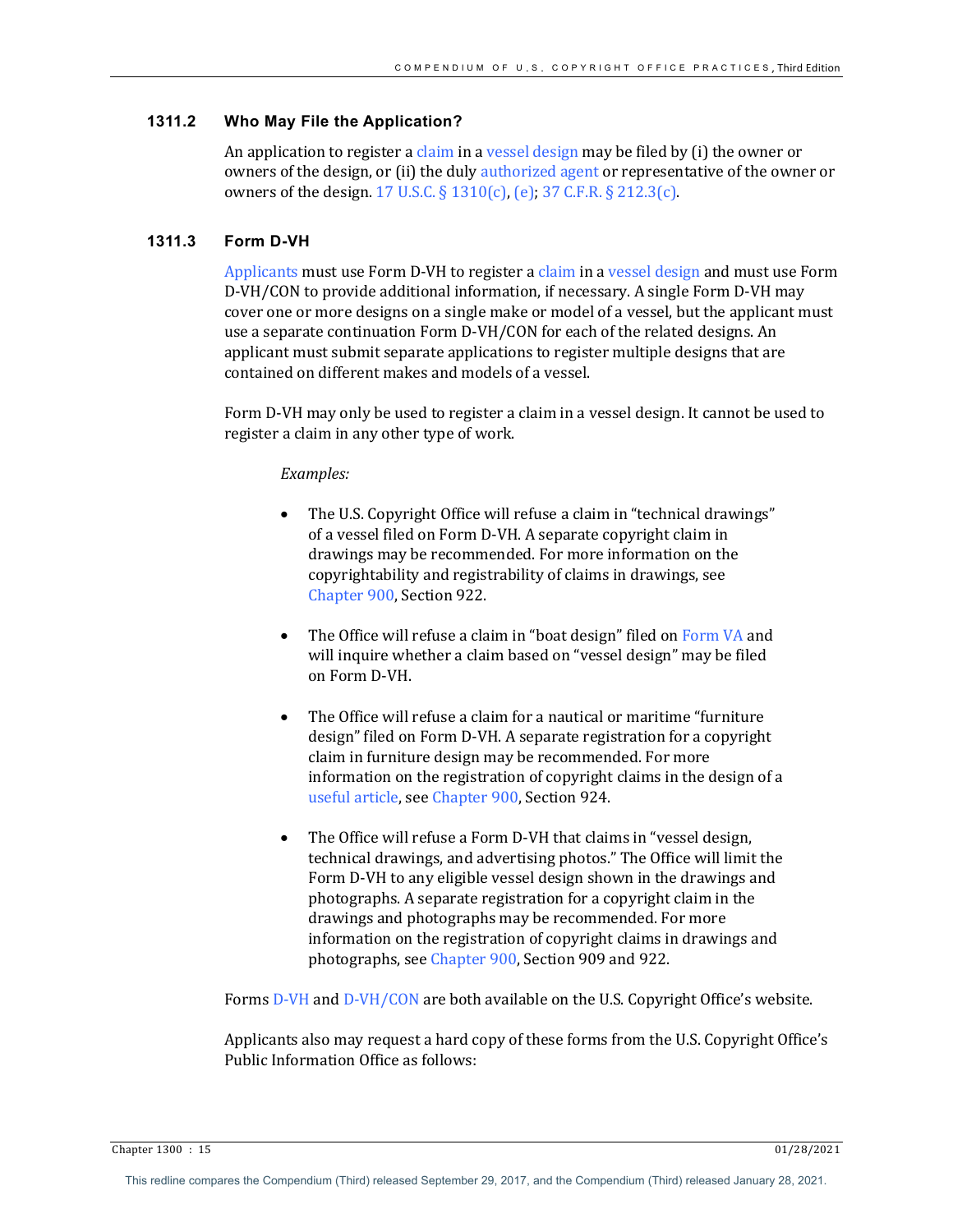- *By telephone:* (202) 707-9100.
- In Person: James Madison Building, Public Information Office, Room LM-401, Monday through Friday, between the hours of 8:30 a.m.  $-5:00$  p.m. Eastern Time, except on federal holidays.
- *By U.S. Mail: Library of Congress, U.S. Copyright Office, 101 Independence Avenue,* SE, Washington DC 20559-6000.

All forms submitted to the Office must be clear and legible and suitable for automatic feeding through a photocopier. The Office will return forms that do not meet this requirement. 

For information on completing Form D-VH, see Section 1312 below.

## **1311.4 Filing Fees**

The current filing fee is set forth in the Office's fee schedule under the heading "Registration of a claim in a vessel design (Form D-VH (vessel hull designs)."

For information concerning the methods for paying this fee, see Chapter  $1400$ , Sections 14031412.4 and 14031412.5.

#### **1311.5 Deposit Material**

The applicant must submit deposit with the application, consisting of photographs or drawings that contain all of the claimed aspects of the vessel design.

For information concerning the deposit requirements see Section 1313 below.

# **1312 Completing the Application**

The U.S. Copyright Office evaluates vessel design applications for completeness and sufficiency of the required elements. For detailed information on the registration of vessel designs, see 17 U.S.C.  $\S$ § 1310-1315 and the regulations on vessel designs in 37 C.F.R. Part 212.

#### **1312.1 Space 1: Title**

The title of a vessel design is comprised of the make and model of the vessel. In space 1, applicants must provide the make and model of the vessel that embodies the claimed design. This information is used to identify and catalog the design.

The make and model information typically consists of the following:

- The name of the manufacturer.
- The model identification, including any descriptive information, such as the general categorization or type of the vessel that is useful to identify the vessel.

Chapter 1300 : 16 01/28/2021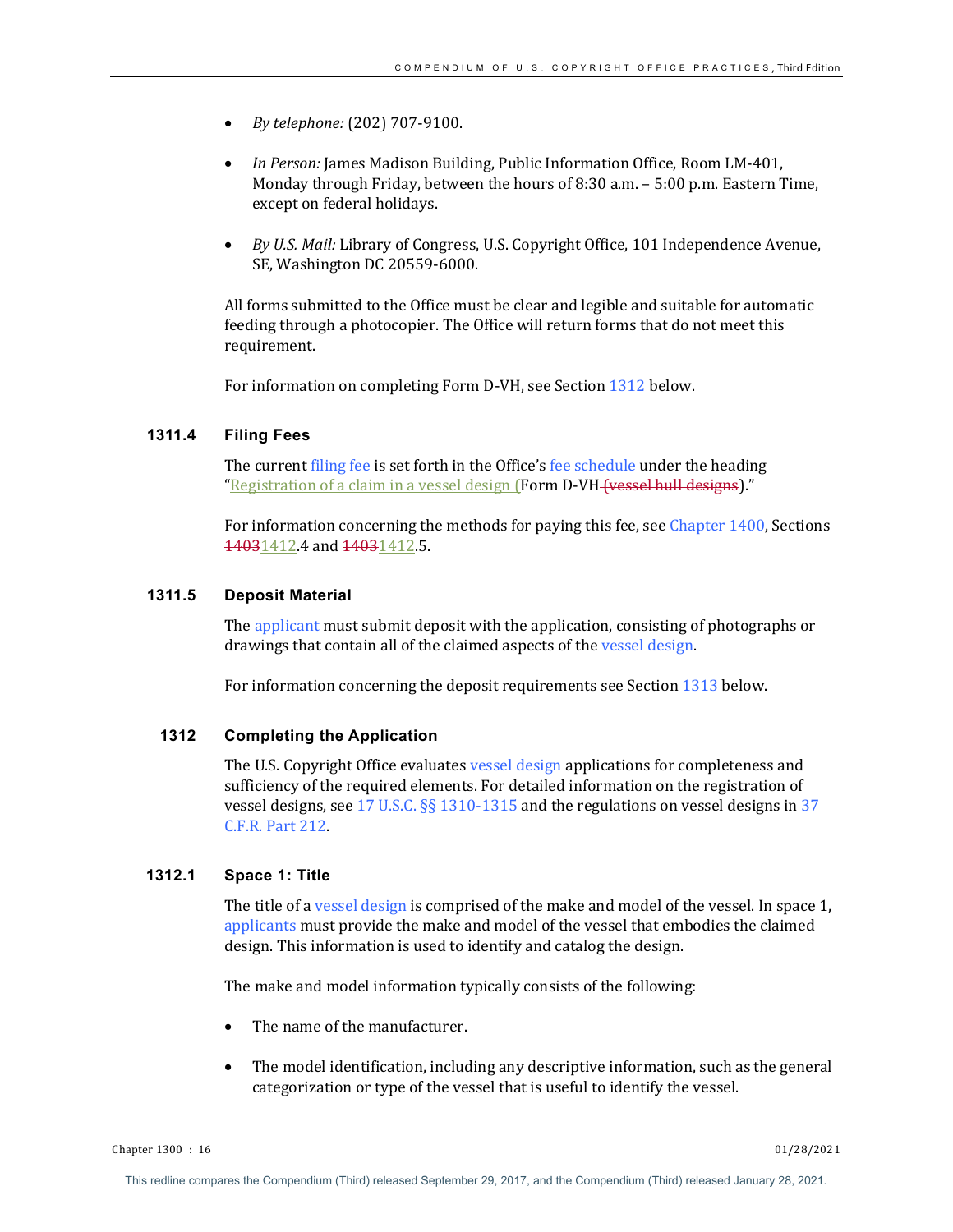If a design is embodied in multiple vessels with different makes and models, applicants should list each make and model for each vessel.

*Examples:*

- "Tracker Tahoe Q 5 runabout."
- "Ranger Comanche 518VX bass boat."

#### **1312.2 Space 2: Design**

In space 2, applicants should provide a detailed but brief description of the claim for which registration is sought. Space 2 is divided into three subparts:

- The type or style of the design for which registration is sought.
- A brief general statement setting forth the salient features of the design.
- A description of any preexisting design used in the design for which a registration is sought.

## **1312.2(A) Space 2A: Type or Style**

In space 2A, applicants should identify the type of design for which protection is sought. The description should be general and, where possible, conform to accepted industry classifications, such as:

- Fiberglass tri-hull
- Aluminum pontoon

#### **1312.2(B) Space 2B: Salient Features**

In space 2B the applicant may provide a brief description of the salient features of the design.  $17$  U.S.C. §  $1310(d)$ . Providing this information is optional, however, the U.S. Copyright Office advises applicants to complete space 2B to create a clearer record and clearer identification of the claim.

If a description is provided, it should clearly identify the design for which protection is sought.

#### *Examples:*

- "Design of transom."
- "Configuration of deck."

Chapter 1300 : 17 01/28/2021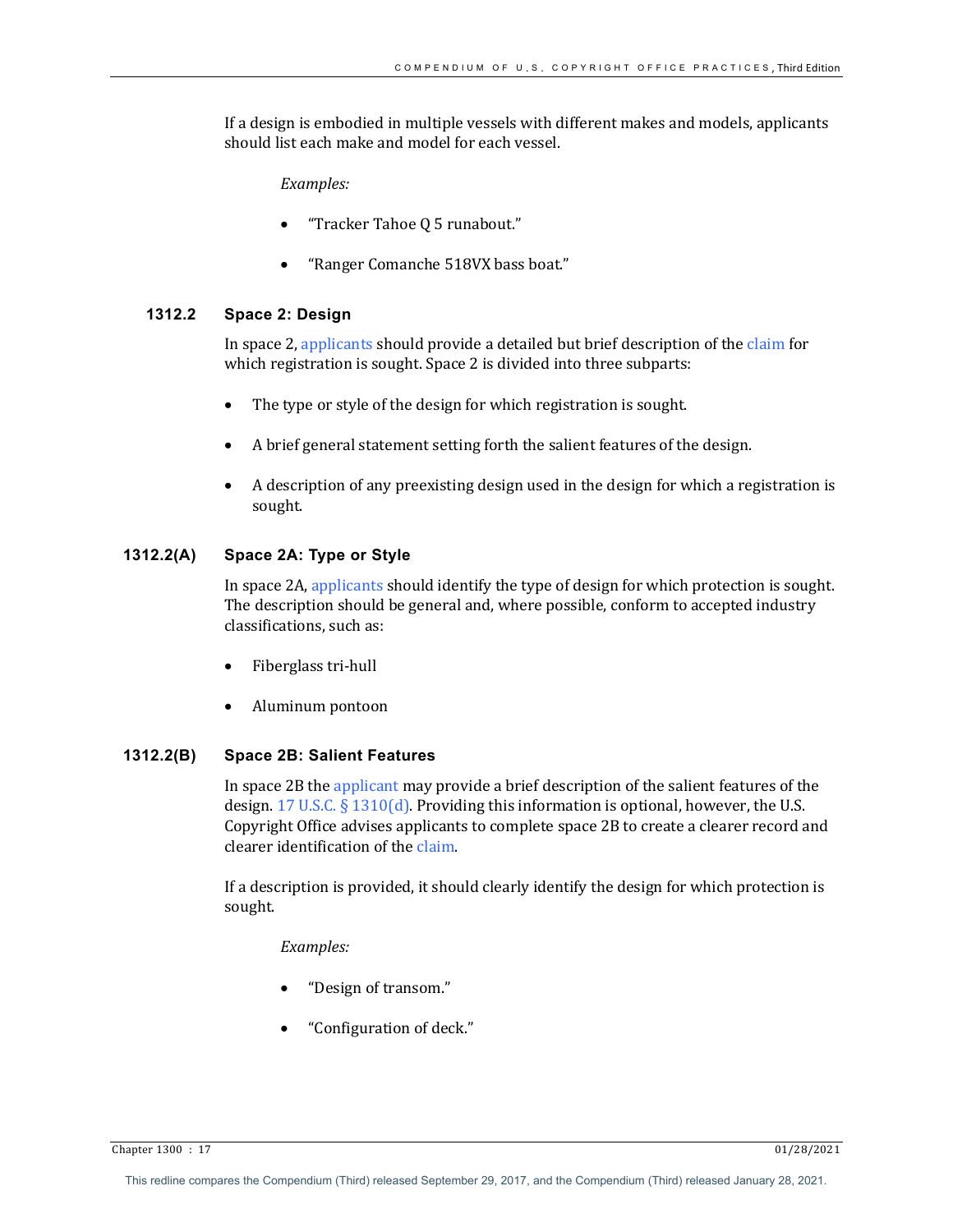## **1312.2(C) Space 2C: Prior Designs**

Applicants should complete space 2C only if the claimed design revises, adapts, or rearranges a prior design. In such cases, space 2C should contain a clear description of the prior design with sufficient detail to distinguish the prior design from the new design, as well as a description of the revisions, adaptations, or rearrangements that resulted in the new design.

If the claimed design is not based on a prior design, applicants should leave space  $2C$ blank.

## **1312.3 Space 3: Identify the Designer**

In space 3, the applicant should provide the name of the person or persons whose creative endeavors have resulted in the creation of the claimed design.

The name of the employer of the designer(s) may be entered instead of the individual designer or designers if:

- The design was created in the regular scope of an individual designer's employment; and
- The individual authorship of the design is too difficult or impossible to ascribe because, for instance, multiple employee-designers contributed to the creation of the design.

17 U.S.C.  $\S$  1310(g). In such cases, the applicant must check the box provided in space 3 which affirms that the design was created during the scope of an author's or authors' employment, and provide the name and address of the employer.

## **1312.4 Space 4: Identify the Owner if Different from the Designer**

If the designer identified in space  $3$  is not the owner of the claimed design, applicants must provide the name of the owner of the design in space 4. If the designer in space 3 is the owner of the design, applicants should leave space 4 blank or write "N/A."

# **1312.5 Space 5: Priority Claims**

A claimed design that was previously filed in a foreign country within six months of submitting the U.S. application is referred to as a "priority claim." *See* Section 1306.2. In such cases, the effective date of registration in the United States will be the same as the date of registration in the foreign country provided that the following conditions are satisfied:

- The country where foreign registration was made provides similar protection to U.S. citizens; and
- The law of the foreign country where previous registration was made provides protection for vessel designs of U.S. citizens similar to the protection provided in 17 U.S.C. Chapter 13.

Chapter 1300 : 18 01/28/2021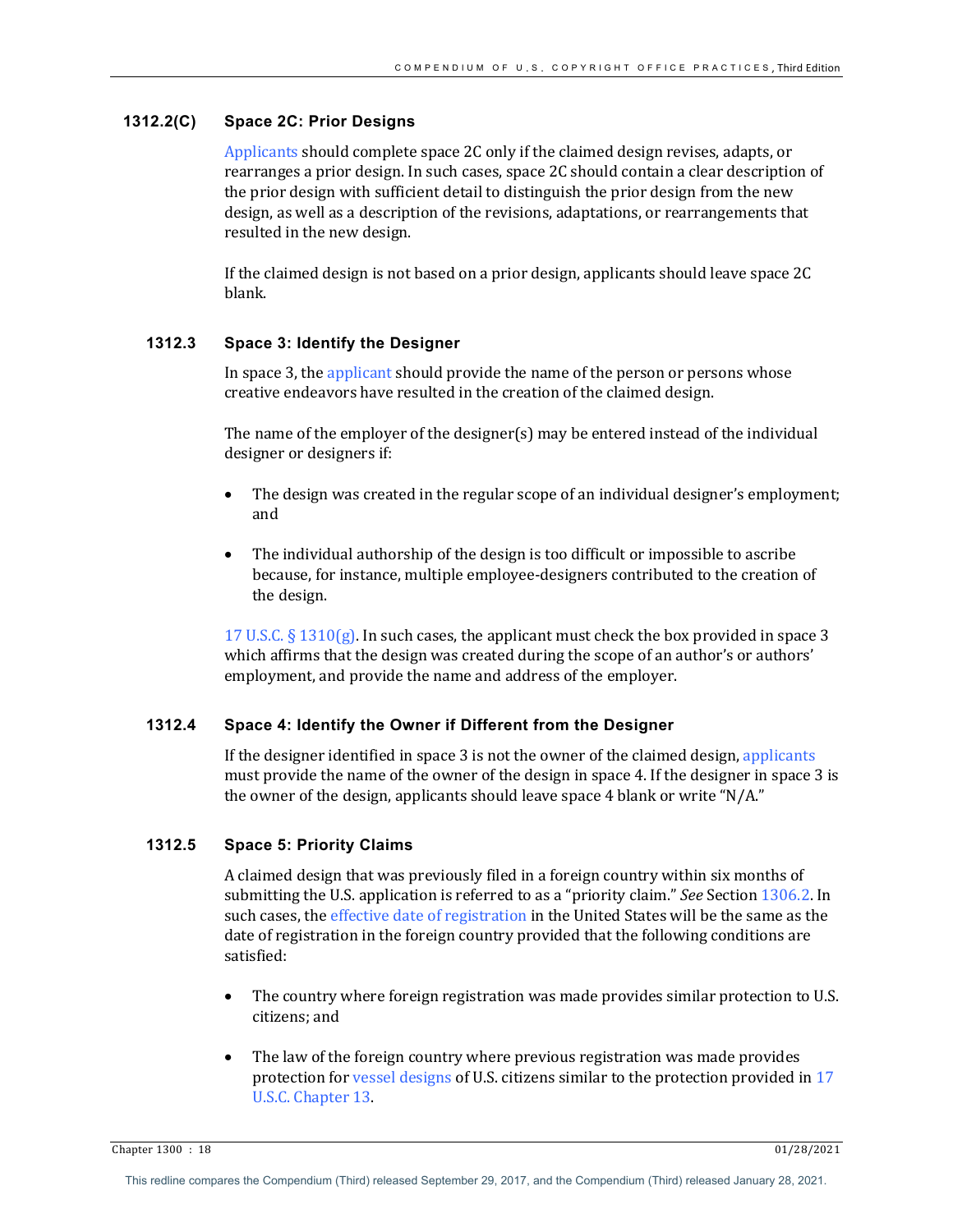#### 17 U.S.C. § 1311.

If a priority claim exists at the time registration is sought, the applicant must provide information on that claim in space 5, including  $(i)$  the country,  $(ii)$  date of application, and (iii) a serial number. In addition, applicants must submit the following information:

- A certified copy of the foreign application;
- If the foreign application is in a language other than English, a translation of the foreign application, along with a signed statement by the translator that the translation is accurate; and
- If requested by the U.S. Copyright Office, proof that the foreign country in which the prior application was filed extends similar protection to designs owned by U.S. citizens, or designs for which claims are filed.

#### 37 C.F.R. § 212.3(h).

# **1312.6 Space 6: Date Made Public**

As discussed in Section  $1303.3$ , a vessel design is "made public" under one of the following conditions:

- It was publicly exhibited anywhere;
- It was publicly distributed; or
- It was offered for sale or sold to the public under the owner's authorization.

17 U.S.C.  $\S$  1310(b). If the design was made public prior to submission of the application, the applicant should check "yes" to the Made Public question, and provide the month, day, and year of public exhibition or distribution.

If the design was not made public prior to registration, the applicant should leave space 6 blank.

## **1312.7 Space 7: Contact Person**

In space 7, the applicant should provide contact information for the person who can provide additional information regarding the application in the event the U.S. Copyright Office needs additional information. Contact information consists of the following:

- Name.
- Mailing address.
- Email address (if any).
- Daytime phone number.
- Facsimile number (if any).

Chapter 1300 : 19 01/28/2021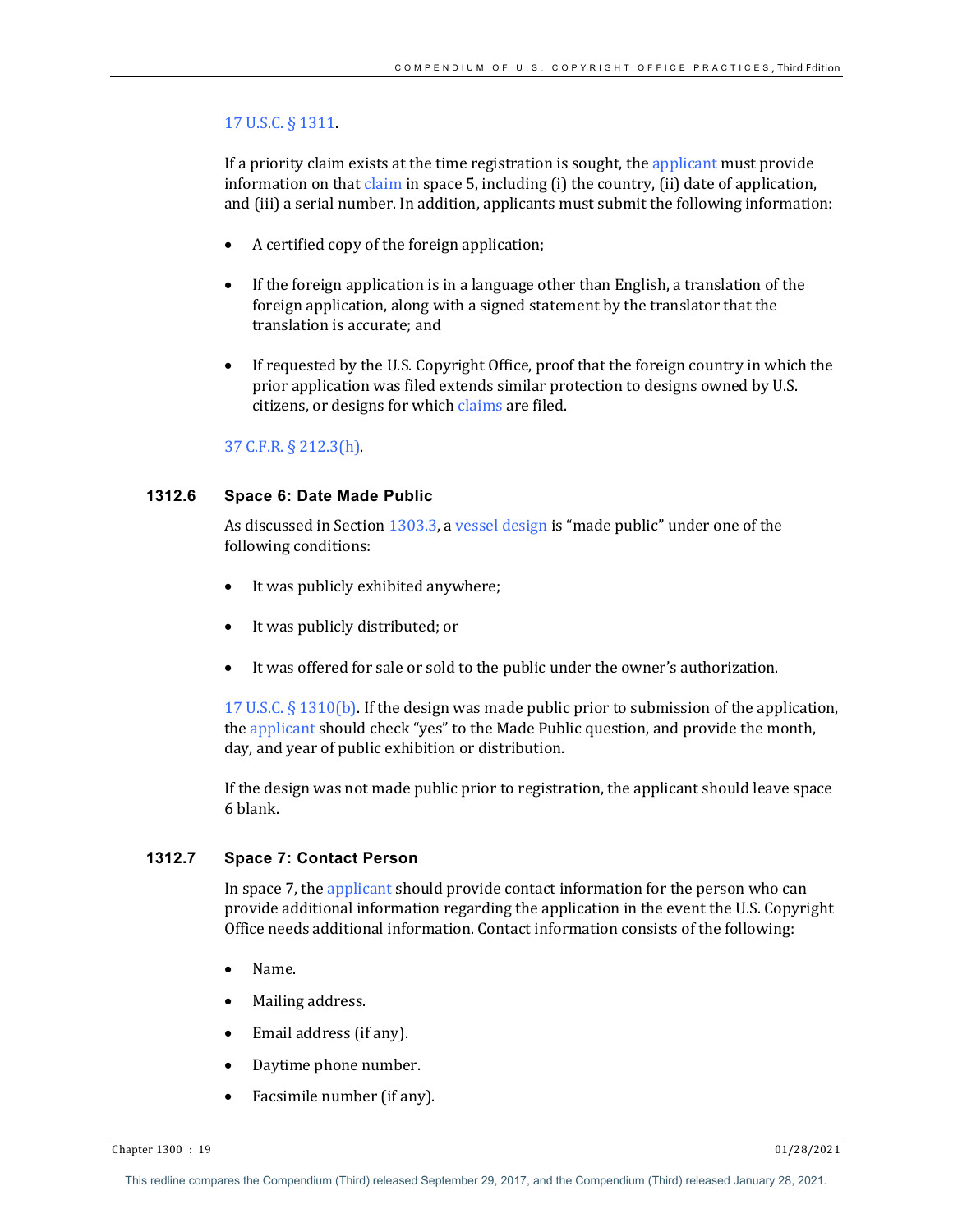The Office will not reject an application if space  $7$  is left blank, but the application may be delayed if the Office needs to communicate with the applicant and correct contact information is not provided in space 7 or elsewhere in the registration materials.

#### **1312.8 Space 8: Deposit Account Information**

The applicant should provide deposit account account information in space 8 only if the applicant has an existing deposit account with the U.S. Copyright Office. Otherwise, space 8 should be left blank.

For more information on how to establish a deposit account with the Office, see *How to Obtain and Maintain a Copyright Office Deposit Account (Circular 5).* 

# **1312.9 Space 9: Certification and Sworn Statements**

To obtain a registration of a vessel design, the applicantvessel design, the applicant or the applicant's duly appointed agent or representative must certify the declaration in space 9. It is not necessary to have the declaration provided in space 9 notarized.

Willfully making false statements in the application is punishable by fine or imprisonment, or both, and may jeopardize the validity of the application and any resulting registration.

#### **1312.9(A) Space 9: Location of Design Notice**

If the design has been made public with a design notice as prescribed in 17 U.S.C.  $\S$  1306, the content and location of the notice on the vessel must be disclosed in space 9. For information regarding the placement of the notice, see Section  $1309.4$ . If a distinctive identification of the owner has been recorded with the U.S. Copyright Office and is used instead of the design notice, the applicant should disclose this information in space 9.

#### **1312.9(B) Space 9: Certificate Mailing Address**

In Space 9, applicantsapplicants should provide the name and address of the person or entity designated to receive a certificate of registration.certificate of registration. To avoid delays in mailing, applicants should type or handwrite the name and address clearly, because the U.S. Copyright Office will mail the certificate in a window envelope that displays the address exactly as it appears on the application.

#### **1313 Deposit Material**

As stated above in Section  $1311.5$ , the applicant must submit deposit material with the application. The deposit material must contain no more than two photographs or drawings on a single sheet of paper, and no more than three  $8\frac{1}{2}$  inches by 11 inches sheets of paper per basic application fee. Photographs and drawings should not be combined on a single sheet.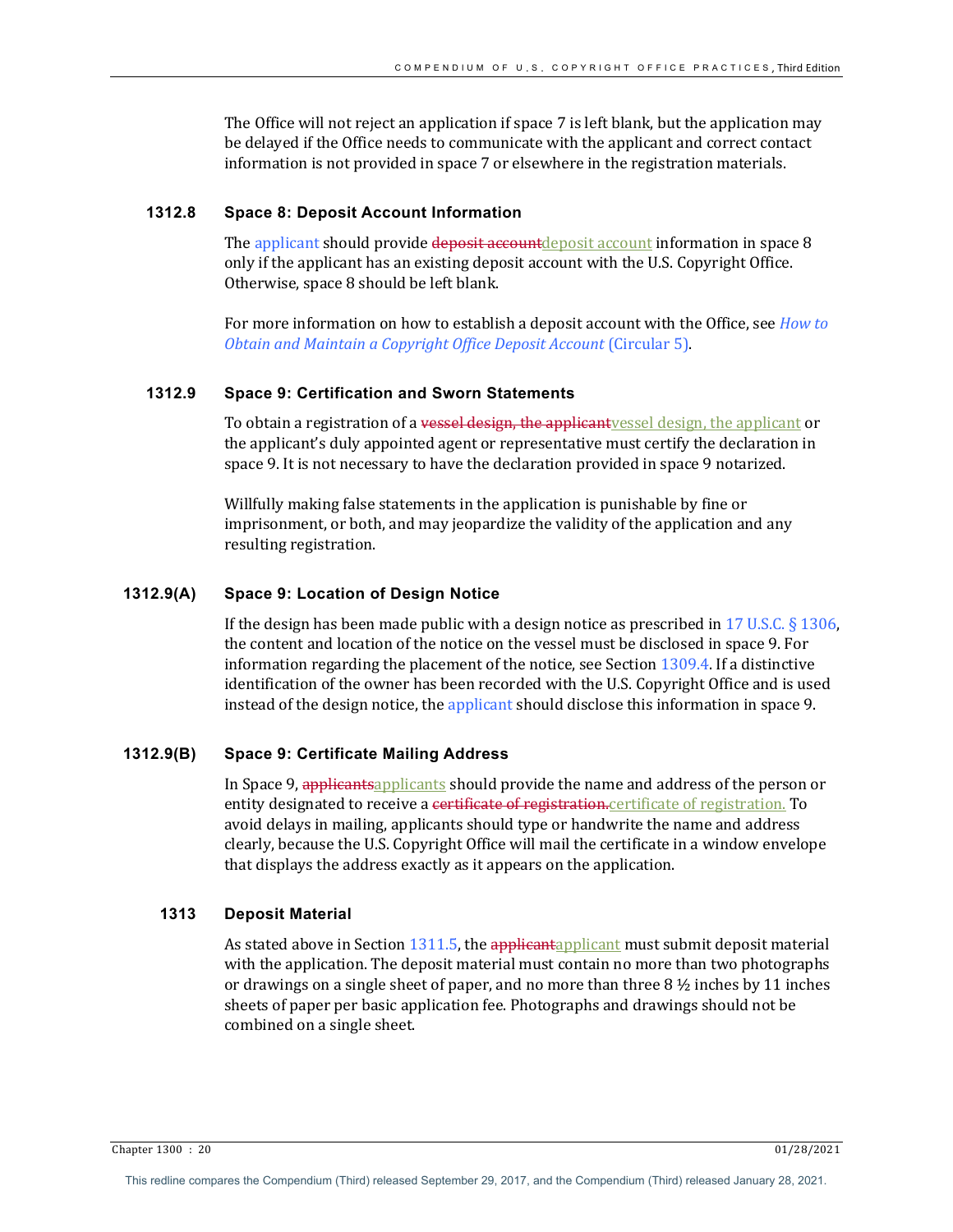## **1313.1 Views and Use of Perspective**

The drawings or photographs should contain a sufficient number of views to make an adequate disclosure of the appearance of the design, *i.e.*, front, rear, right and left sides, top, and bottom. The applicant may submit up to six different views or depictions of the design.

# NOTE: An additional fee shall be assessed for each page beyond the first three pages. 37 C.F.R. § 212.3(e)(1).

While not required, the U.S. Copyright Office suggests that applicants submit perspective views to show clearly the appearance and shape of the three-dimensional designs. See 37 C.F.R.  $\S 212.3(e)(2)$ ; 17 U.S.C.  $\S 1310(h)$  ("The application for registration shall be accompanied by two copies of ... [a] pictorial representation of the useful article embodying the design, having one or more views, adequate to show the design ....").

## **1313.2 Photographic Deposit Requirements**

Deposit material containing photographs must satisfy the following requirements:

- The photographs must be mounted on plain, unlined  $8\frac{1}{2}$  inches by 11 inches paper;
- The photographs must be developed on double-weight photographic paper;
- There can be no more than two photographs per sheet of paper;
- The photographs must be of a high enough quality to clearly show the details of the design; and
- The U.S. Copyright Office must be able to reproduce the photographs as submitted on a certificate of registrationcertificate of registration, should a registration be issued.

# 37 C.F.R. § 212.3(e)(4).

# **1313.3 Drawing Deposit Requirements**

If the applicant submits deposit material that contains drawings, the deposit material must satisfy the following requirements:

- Only black ink is acceptable;
- The drawing must be submitted on  $8\frac{1}{2}$  inches by 11inches unruled paper;
- The drawing must contain the appropriate amount of surface shading to clearly show the character and contour of all surfaces of any three-dimensional aspects of the design; and
- Surface shading should not be solid black, unless that depicts the color black in the design.

Chapter 1300 : 21 01/28/2021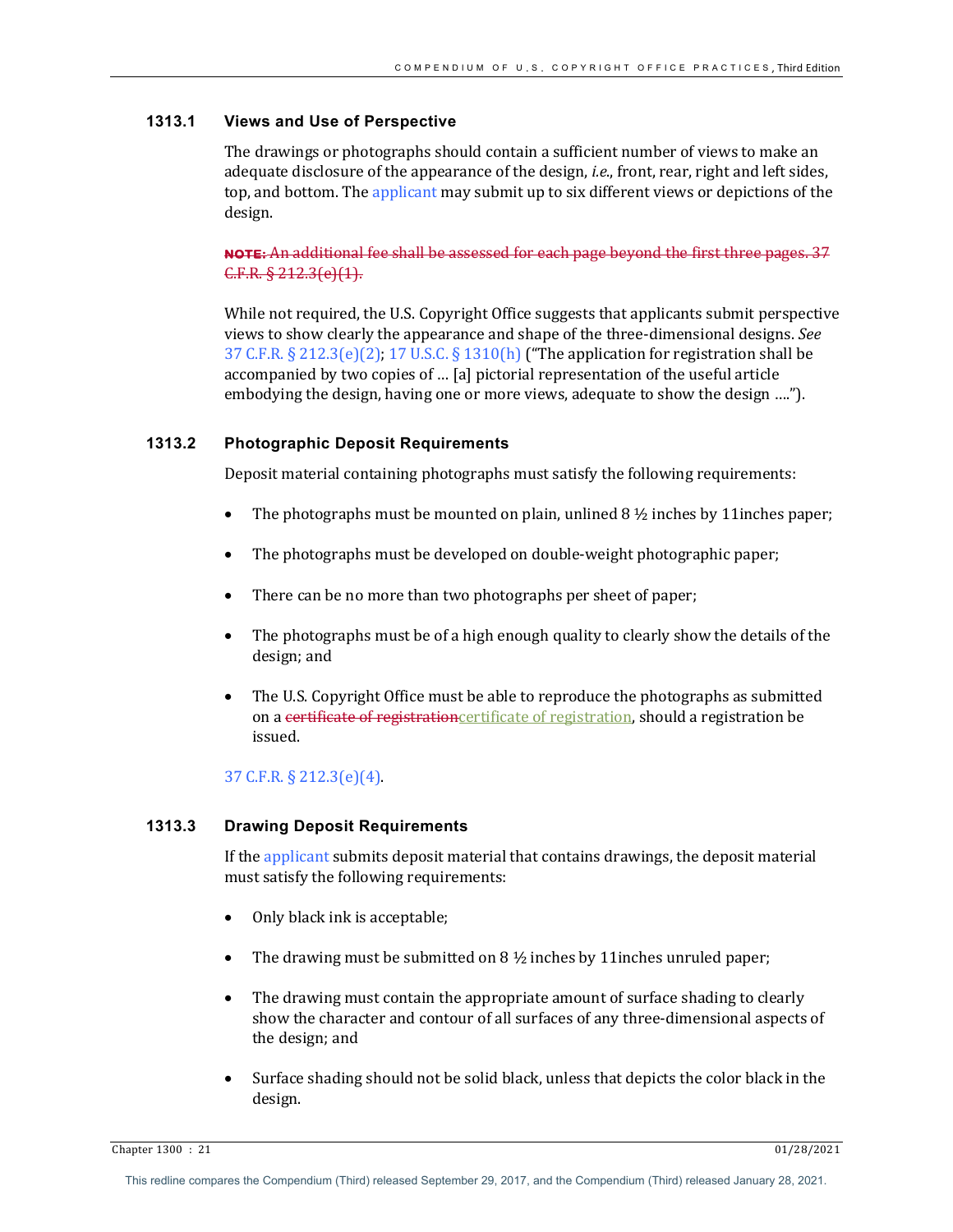## 37 C.F.R. § 212.3(e)(3).

## **1313.4 Use of Broken Lines in Drawings**

The applicant should use broken lines to depict structures that are not part of the claimed design. The broken lines should not intrude upon or cross the depiction of the claimed design, nor should the broken lines be of a heavier weight than the lines that depict the claimed design.

If a broken line must intrude or cross the depiction of the claimed design to depict the environmental structure, that drawing must be submitted in addition to one that clearly shows the claimed design without the intrusion of broken lines.  $37$  C.F.R. §  $212.3(e)(3)(ii)$ -(iii).

## **1314 Submitting the Application, Filing Fee, and Deposit Material**

An applicant may submit Form D-VH, D-VH/CON, the filing fee, and the deposit material in person or by U.S. mail, in personby commercial carrier, such as Federal Express or United Parcel Service, or by courier to the following addresses:

- *By U.S. Mailmail or commercial carrier:* Library of Congress, U.S. Copyright Office– VH, 101 Independence Avenue, SE, Washington, DC 20559.
- *In Personperson:* James Madison Building, Public Information Office, Room LM-401, Monday through Friday, between the hours of 8:30 a.m. - 5:00 p.m. Eastern Time, except on federal holidays.
- By Couriercourier: Congressional Courier Acceptance Site ("CCAS"), 2nd and D Streets, NE, Washington, DC, between the hours of 8:30 a.m.  $-4:30$  p.m. Eastern Time, except on federal holidays.

**NOTE:** Couriers will receive a dated receipt from CCAS, rather than the U.S. Copyright Office. The Office will consider the date of receipt at CCAS as the date of receipt in the Office. A courier may deliver up to ten items at a time. Packages accepted at CCAS may not exceed  $4"$  x  $14"$  x  $18"$  in size. Larger packages will not be accepted by CCAS; in such cases, the courier will be directed to deliver these packages to the offsite mail processing center.

## **1315 Publication of Registration Certificate and Effective Date of Registration**

When a claim is registered, the U.S. Copyright Office issues a certificate of registration that includes a reproduction of the drawings or other pictorial representations of the design. 17 U.S.C. § 1314.

Once a registration is made, the Office publishes a notification that the registration was made. The Office does so by posting the notification on its website.

The effective date of registration of a claim to protection in a vessel design is the date on which the Office publishes the registration.  $17$  U.S.C. §§  $1313(a)$ ,  $1315$ .

Chapter 1300 : 22 01/28/2021